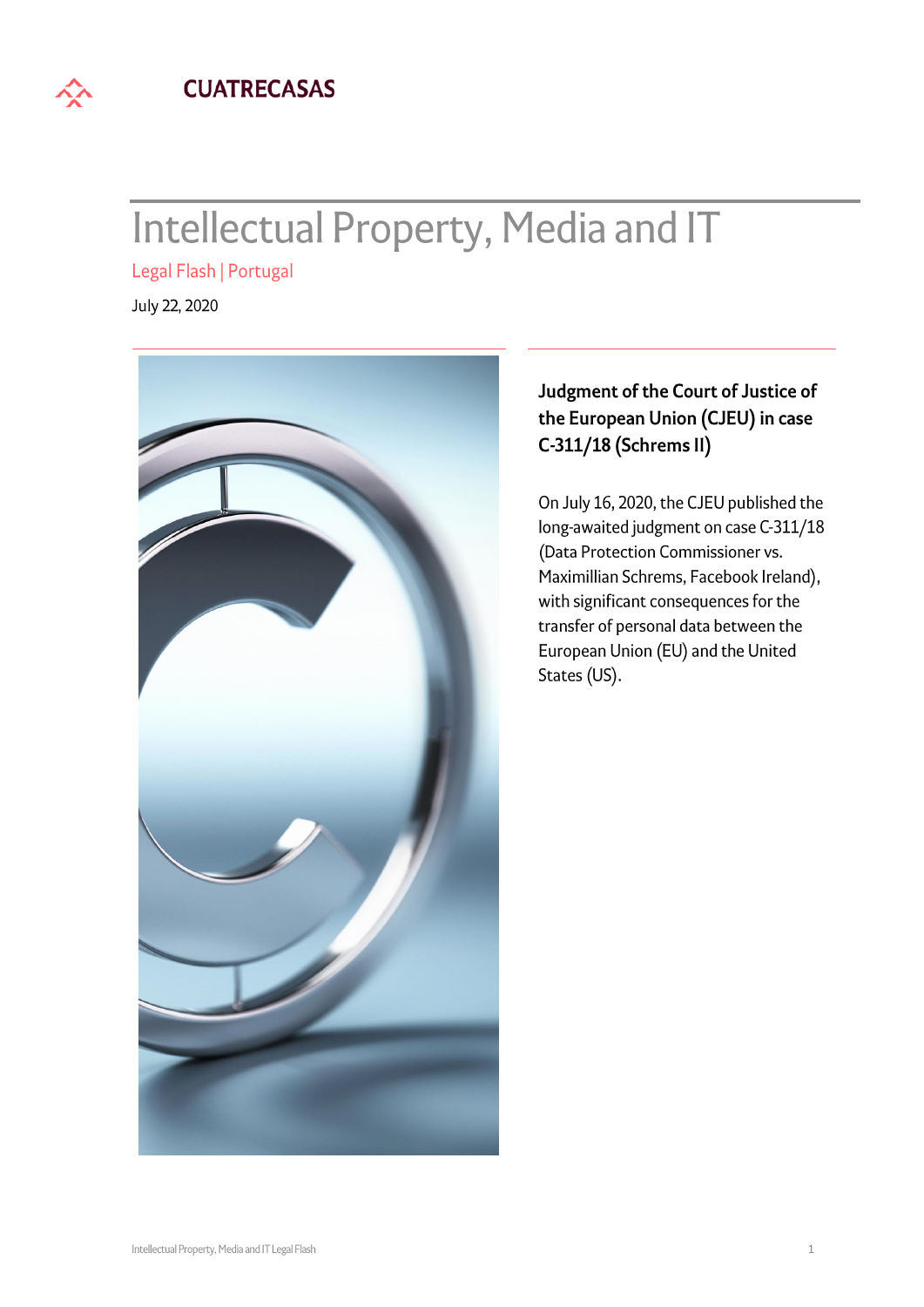#### **Background**  $\mathbf{I}$ .

The current General Data Protection Regulation (Regulation (EU) 2016/679 of April 27 of the European Parliament and of the Council on the protection of natural persons with regard to the processing of personal data and on the free movement of such data and repealing Directive 95/46/EC (GDPR)) establishes limitations on the transfer of personal data obtained in the European Economic Area (EEA) to other countries outside this area.

Specifically, such transfers are only allowed if the European Commission reaches an adequacy decision with the third country (the country outside the EEA that receives the data), or, failing that, if the organizations that export and import personal data adopt adequate guarantees.

This is not a new feature of the GDPR, as its predecessor, Directive 95/46/EC of the European Parliament and of the Council of October 24, 1995 on the protection of natural persons with regard to the processing of personal data and the free movement of such data (Directive 95/46/EC), clearly stipulated these limitations. It was precisely while Directive 95/46/EC was still in force that the adequacy decision between the European Commission and the US, known as the "Safe Harbor" decision at the time, was legally challenged in the Schrems I case.

To put this into context, Maximillian Schrems was an Austrian citizen residing in Austria who had been a Facebook user since 2008. As with other users residing in the European Union, the personal data of Mr. Schrems was, in whole or in part, transferred by Facebook Ireland to servers belonging to Facebook Inc. located in the US, where it was processed. Mr. Schrems lodged a complaint with the Irish supervisory authority, essentially seeking to ban these transfers. He maintained that US law and practices did not duly protect data transferred to that country from access by public authorities, and that the Safe Harbor adequacy decision did not effectively protect his rights as the data subject. In its Judgment of October 6, 2015, the CJEU, which was called to issue a preliminary ruling on a matter referred by the High Court of Ireland, declared the Safe Harbor decision invalid.

The invalidation of the Safe Harbor decision had a considerable impact on transfers of personal data to the US. For almost a year, and until the European Commission managed to come up with a new adequacy decision with the US, organizations exporting personal data to the US could not do so based on it and had to adopt additional guarantees to ensure this international flow of data was legal.

It was only on July 12, 2016 that a new adequacy decision between the European Commission and the US was published, i.e., the "Privacy Shield." Until July 16, 2020, this was the legal mechanism for transferring personal data from the EEA to the US, and more specifically to American companies that had adhered to the Privacy Shield.

The CJEU has now declared this new adequacy decision invalid, with the consequences indicated below.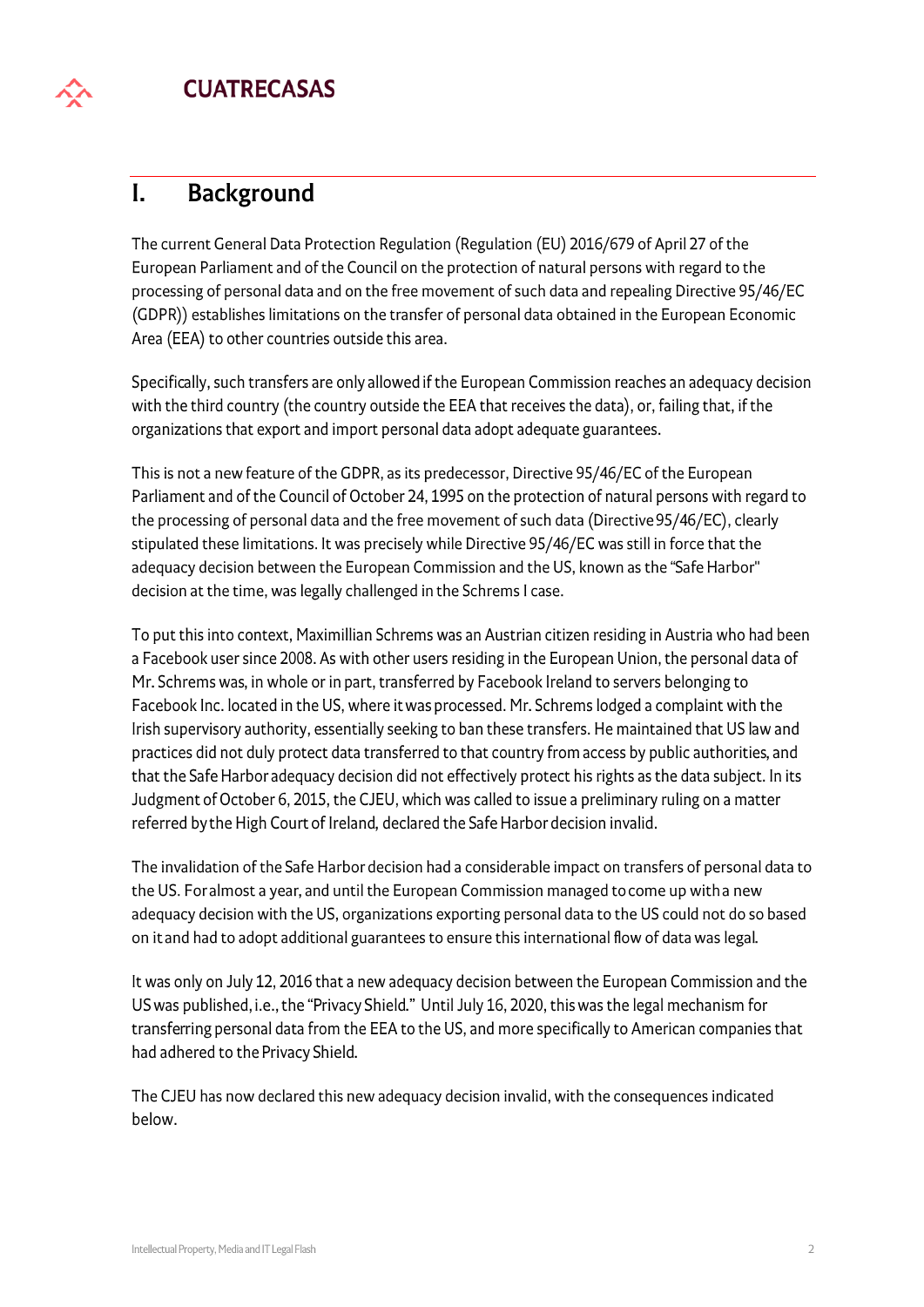

#### $II.$ **Facts and decision**

The case essentially involved two claims:

- $1)$ The validity of standard contractual clauses, which, basically, are a kind of adhesion contract drawn up by the European Commission that can be used by organizations that wish to export personal data to third countries with those that import such personal data; and
- $2)$ The validity of the Privacy Shield, which was the adequacy decision in force that allowed the transfer of personal data from the EEA to the US, provided that the organization based in the US had adhered to this mechanism.

The CJEU confirmed that the standard contractual clauses provided by the European Commission were legal, but it made it clear that it was up to the data controller to ensure that the legal context of the country where the data was imported allowed the full and effective adoption of these contractual clauses: "For this purpose, the assessment of the level of protection provided in the context of such a transfer must, inter alia, take into account both the contractual stipulations agreed between the data controller or its subcontractor in the European Union and the recipient of the transferred data in the third country and the relevant elements of the third country's legal system, insofar as public authorities in the third country may be able to access the personal data thus transferred."

The adequacy decision in force with the US until that time, the Privacy Shield, was declared invalid, as occurred with its predecessor, the Safe Harbor decision. Briefly, the CJEU ruled that US public authorities could disproportionately and inappropriately interfere with the personal data transferred, and that there were no mechanisms in place to ensure that data subjects would be able to contest abusive use of their data by US authorities.

In the specific context of the main issue raised in this judgment, Facebook Ireland cannot transfer personal data collected in the EEA to Facebook Inc. based on the Privacy Shield. Furthermore, the ruling makes it clear that recourse to standard contractual clauses is allowed, insofar as they are compatible with the requirements of the domestic jurisdiction of the country that imports this personal data.

#### **Future alternatives:**  $III.$

Companies that have so far used the Privacy Shield as a mechanism to ensure an adequate level of protection when transferring personal data to the US for processing are advised to review their international personal data flows and assess alternative mechanisms to ensure an adequate level of protection.

In particular, companies that transfer data to the US based on the Privacy Shield, standard contractual clauses or binding rules that apply to companies should seek further guidance from the competent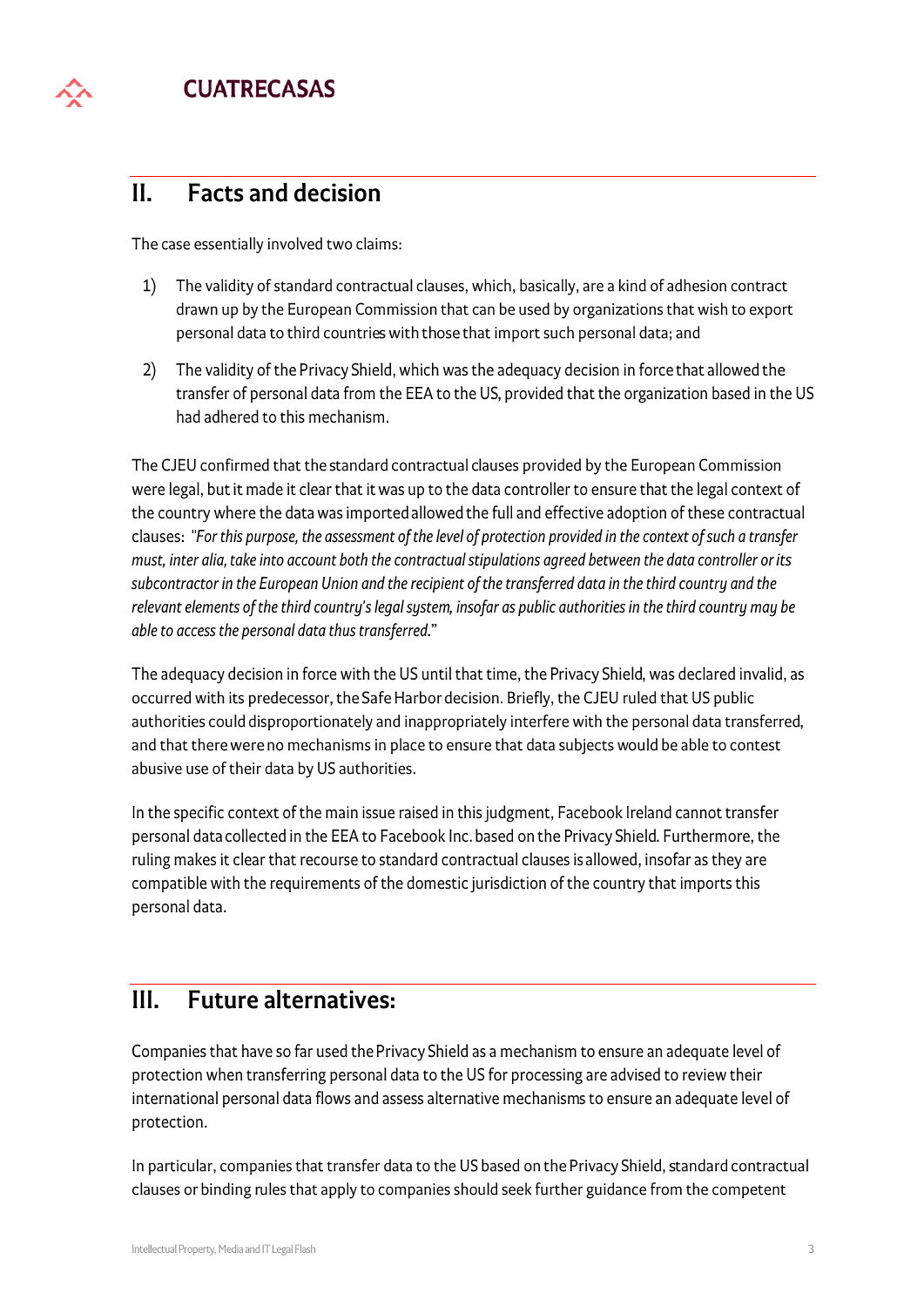# **CUATRECASAS**

supervisory authorities. Of particular concern are companies that are subject to collaboration obligations with US intelligence services.

However, if the data importer is not subject to US requirements concerning access to data by intelligence services, additional protections such as encryption or "tokenization" should still be required, which will allow the exporter to conclude that adequate (technical) safeguards for the data have been put in place, given that access to the content is protected.

The CJEU also requires the data importer to inform the exporter whether it meets the necessary conditions to receive the imported data in compliance with the requirements of the GDPR. Therefore, before transferring personal data to organizations based in third countries in the future, the data controller is advised to ask the data importer for specific information and a statement confirming that it meets the necessary legal and operational conditions to ensure a level of personal data protection that is equivalent to the level provided by the GDPR.

Finally, although the Schrems II case has specific implications for data transfers to the US, it is important to remember that standard contractual clauses effectiveness in the jurisdiction of the importing country will always be a precedent condition, whether or not this is the United States.

Therefore, it will be important for legal partners from different parts of the world to collaborate closely, as the global (and not just European) impact of the GDPR is now becoming increasingly clear.